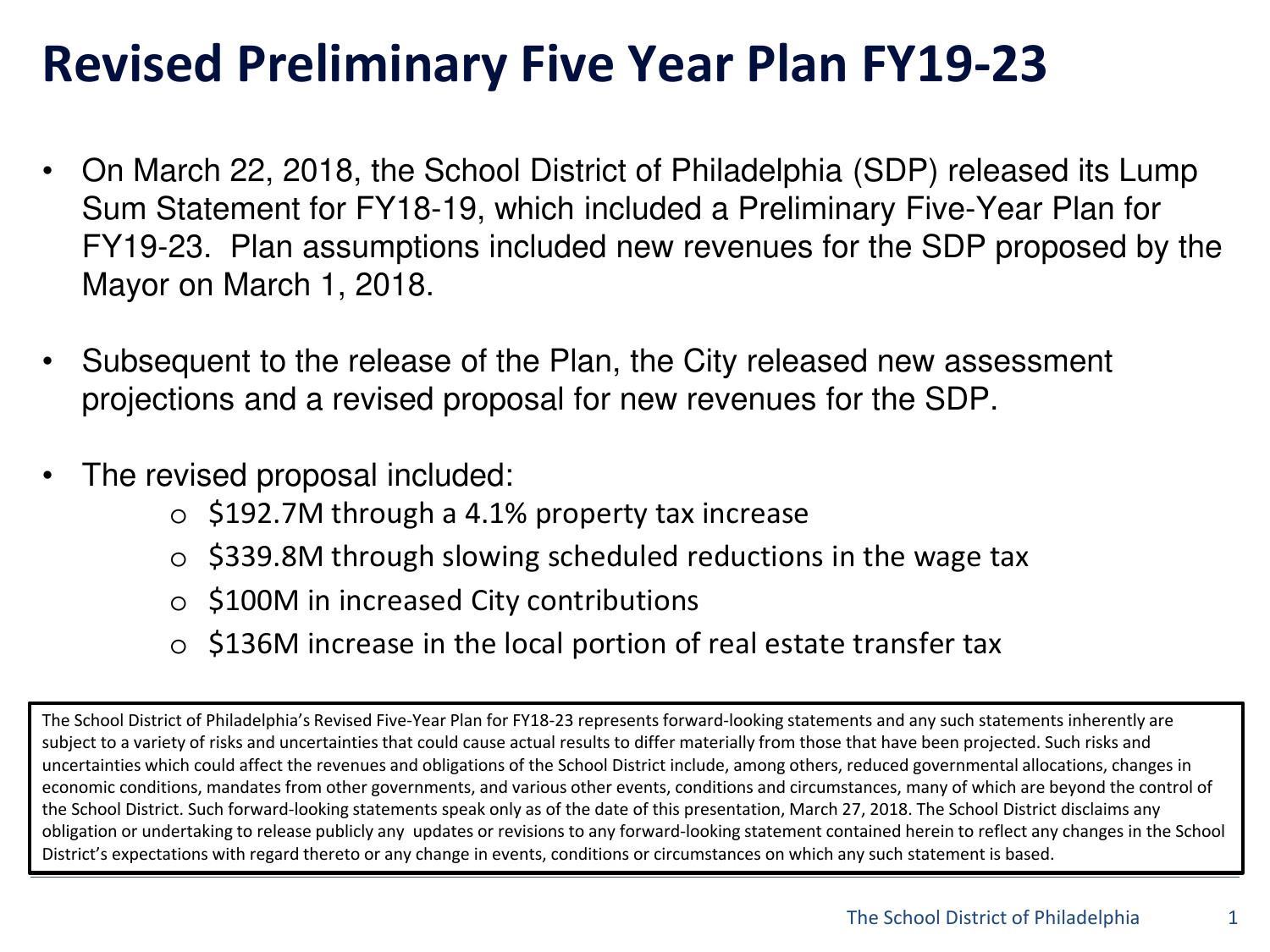## **Revised Preliminary Five Year Plan FY19-23**

- At a City Council hearing on March 26, 2018, SDP was asked to provide two versions of a Revised Five-Year Plan for FY19-23 (**which do not include the Mayor's March 1st original tax proposal**):
- Version 1: A revised base line Five-Year Plan FY19-23 which includes revenues from the increased assessments and related impacts. Version 1 can be found on Slide 3 of this presentation.
- Version 2: A revised Five-Year Plan FY19-23 which includes revenues from the increased assessments and includes the City's revised tax proposal. Version 2 can be found on Slide 4 of this presentation.
- Both versions of the Revised Preliminary Five Year Plan FY19-23 are in all other ways consistent with the assumptions described on slides 11, 14, and 15 of the Preliminary Five-Year Plan (FY19-23) and Lump Sum Statement (FY18-19) which were presented on March 22, 2018, and can be found on the SDP website at: [https://www.philasd.org/budget/wp-content/uploads/sites/96/2018/03/18-19-](https://www.philasd.org/budget/wp-content/uploads/sites/96/2018/03/18-19-Lump-Sum-Presentation.pdf) Lump-Sum-Presentation.pdf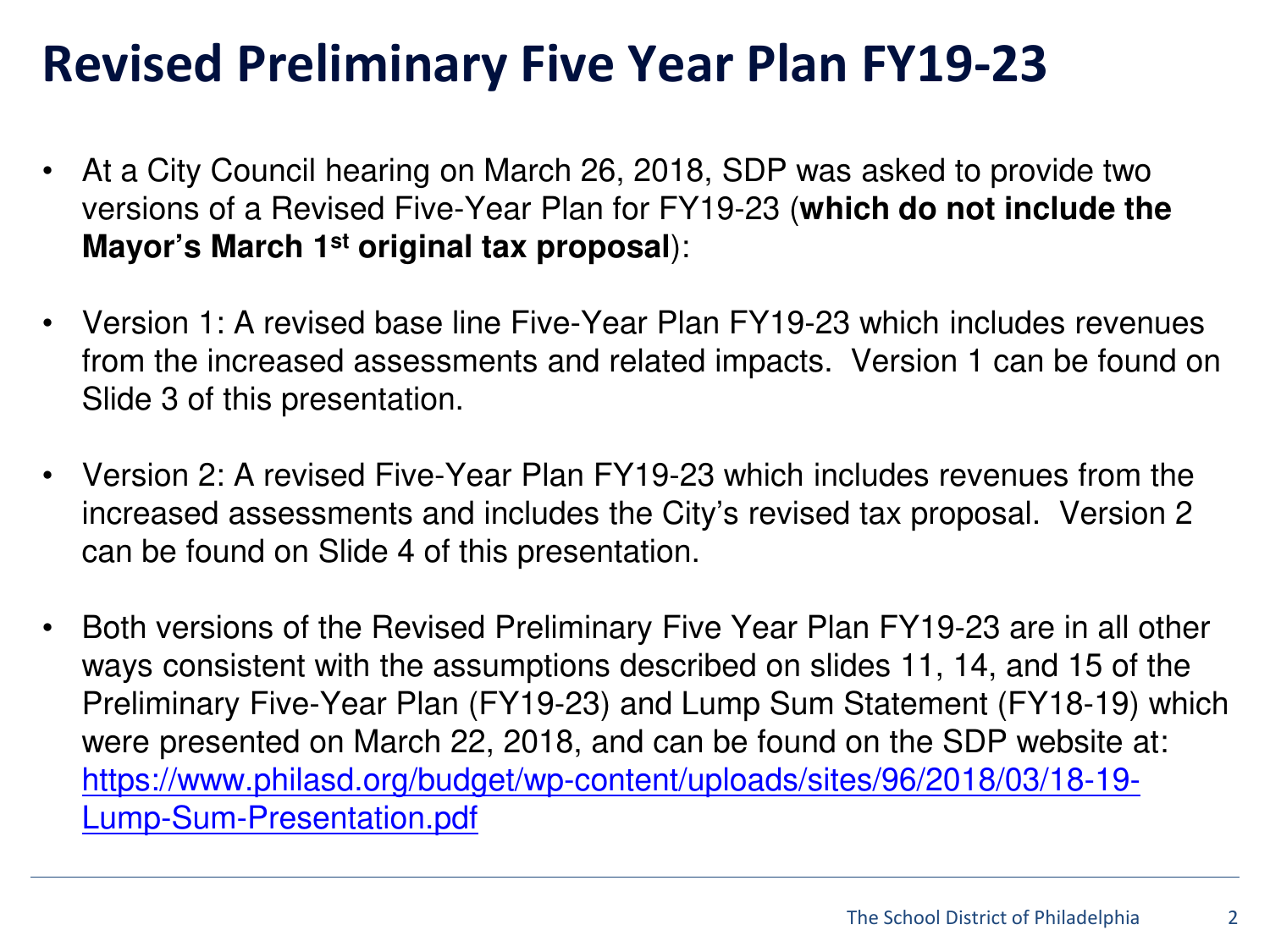## **REVISED Preliminary Five-Year Plan Projections as of 3/27/18 V1: Base with Increased Assessments**

**FY19-FY23 FINANCIAL PLAN Operating Funds**

(in thousands)

|                                                                         | <b>FY18</b>      | <b>FY19</b>      | <b>FY20</b>      | <b>FY21</b>      | <b>FY22</b>      | <b>FY23</b>      | <b>CAGR</b>  |  |  |  |  |
|-------------------------------------------------------------------------|------------------|------------------|------------------|------------------|------------------|------------------|--------------|--|--|--|--|
|                                                                         | <b>Projected</b> | <b>Projected</b> | <b>Projected</b> | <b>Projected</b> | <b>Projected</b> | <b>Projected</b> | FY18 to FY23 |  |  |  |  |
| <b>REVENUES &amp; OTHER FINANCING SOURCES</b>                           |                  |                  |                  |                  |                  |                  |              |  |  |  |  |
| <b>Local Tax Revenues</b>                                               | \$1,270,437      | \$1,339,767      | \$1,367,489      | \$1,406,763      | \$1,444,234      | \$1,483,494      | 3.1%         |  |  |  |  |
| Local Non-Tax Revenues                                                  | \$133,054        | \$132,521        | \$127,763        | \$128,256        | \$128,498        | \$128,498        | $-0.7%$      |  |  |  |  |
| State Revenues <sup>1</sup>                                             | \$1,601,209      | \$1,621,294      | \$1,638,903      | \$1,663,256      | \$1,686,984      | \$1,710,376      | 1.5%         |  |  |  |  |
| <b>Federal Revenues</b>                                                 | \$16,976         | \$16,633         | \$16,529         | \$16,419         | \$16,301         | \$16,175         | $-1.0%$      |  |  |  |  |
| <b>Other Financing Sources</b>                                          | \$904            | \$289            | \$289            | \$789            | \$289            | \$789            | $-2.7%$      |  |  |  |  |
| <b>TOTAL REVENUES &amp; OTHER SOURCES</b>                               | \$3,022,580      | \$3,110,504      | \$3,150,973      | \$3,215,482      | \$3,276,307      | \$3,339,333      | 2.0%         |  |  |  |  |
| <b>EXPENDITURES</b>                                                     |                  |                  |                  |                  |                  |                  |              |  |  |  |  |
| <b>District Operated Schools</b>                                        | \$1,624,112      | \$1,666,888      | \$1,720,211      | \$1,739,645      | \$1,744,518      | \$1,761,037      | 1.6%         |  |  |  |  |
| Charter Schools (Incl. Transportation)                                  | \$903,371        | \$983,792        | \$1,064,372      | \$1,145,909      | \$1,214,150      | \$1,262,660      | 6.9%         |  |  |  |  |
| Other Non-District Operated Schools (Incl. Transportation) <sup>1</sup> | \$113,155        | \$99,403         | \$100,051        | \$100,714        | \$101,391        | \$102,083        | $-2.0%$      |  |  |  |  |
| Debt Service                                                            | \$274,190        | \$300,513        | \$287,723        | \$293,675        | \$302,061        | \$335,680        | 4.1%         |  |  |  |  |
| Debt Service as a % of Total Revenues                                   | 9.1%             | 9.7%             | 9.1%             | 9.1%             | 9.2%             | 10.1%            |              |  |  |  |  |
| Administrative Support Operations (Central Offices)                     | \$97,489         | \$106,006        | \$110,143        | \$112,465        | \$112,899        | \$113,588        | 3.1%         |  |  |  |  |
| Central Offices as a % of Total Expenditures                            | 3.3%             | 3.4%             | 3.4%             | 3.3%             | 3.2%             | 3.2%             |              |  |  |  |  |
| Undistributed Budgetary Adjustments                                     | (\$18,223)       | (\$18,289)       | (\$19,741)       | (\$19,692)       | (\$19,641)       | (\$19,590)       | 1.5%         |  |  |  |  |
| <b>Other Financing Uses</b>                                             | \$3,433          | \$1,738          | \$1,738          | \$1,738          | \$1,738          | \$1,738          | $-12.7%$     |  |  |  |  |
| <b>Reserve for Federal Cuts</b>                                         | $\overline{30}$  | \$17,500         | \$17,500         | \$17,500         | \$17,500         | \$17,500         | 0.0%         |  |  |  |  |
| <b>TOTAL EXPENDITURES &amp; OTHER USES</b>                              | \$2,997,527      | \$3,157,551      | \$3,281,998      | \$3,391,953      | \$3,474,615      | \$3,574,695      | 3.5%         |  |  |  |  |
| <b>OPERATING/FUND BALANCE</b>                                           |                  |                  |                  |                  |                  |                  |              |  |  |  |  |
| <b>Operating Surplus/(Deficit)</b>                                      | \$25,053         | (\$47,047)       | (\$131,025)      | (\$176,471)      | (\$198,308)      | (\$235,362)      |              |  |  |  |  |
| <b>Transfers from Reserves</b>                                          | (\$14,702)       | \$4,633          | (\$13,321)       | (\$13,321)       | (\$13,321)       | \$28,259         |              |  |  |  |  |
| Fund Balance at Beginning of Year - July 1                              | \$124,697        | \$135,048        | \$92,633         | (\$51,712)       | (\$241,505)      | ( \$453, 133)    |              |  |  |  |  |
| <b>ENDING FUND BALANCE</b>                                              |                  |                  |                  |                  |                  |                  |              |  |  |  |  |
| <b>Fund Balance at End of Year - June 30</b>                            | \$135,048        | \$92,633         | (\$51,712)       | (\$241,505)      | (\$453,133)      | (\$660,236)      |              |  |  |  |  |
| Fund Balance as % of Total Revenues                                     | 4.5%             | 3.0%             | $-1.6%$          | $-7.5%$          | $-13.8%$         | $-19.8%$         |              |  |  |  |  |

<sup>1</sup>Starting in FY19, approximately \$15M of revenues and expenditures associated with Act 89 transfer to Categorical. For the FY18 to FY23 CAGR calculation, these funds are excluded for FY18.